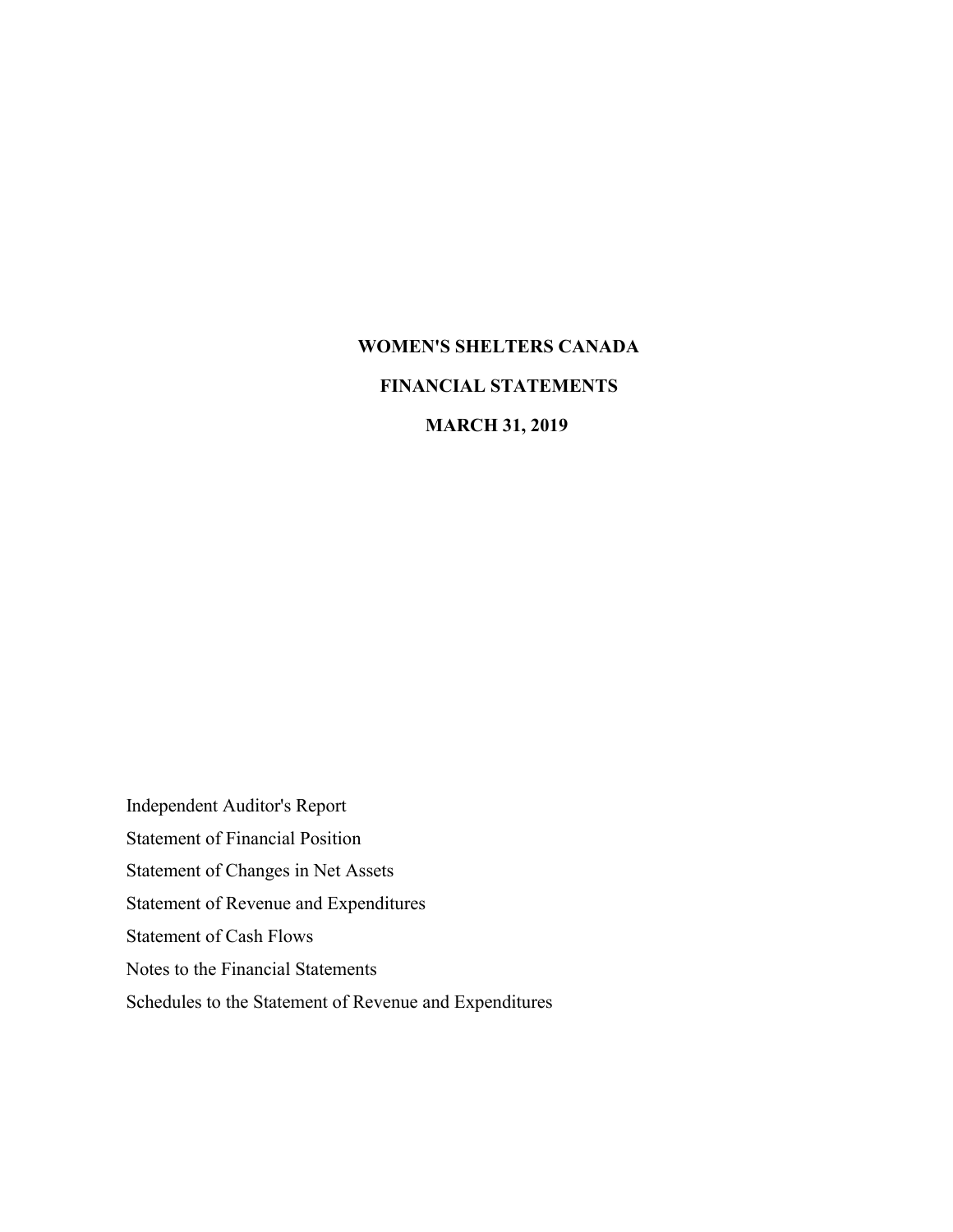

### **INDEPENDENT AUDITOR'S REPORT**

To the Directors of Women's Shelters Canada

#### **Opinion**

We have audited the accompanying financial statements of Women's Shelters Canada ("the Organization"), which comprise the statement of financial position as at March 31, 2019, and the statements of changes in net assets, revenue and expenditures and cash flows for the year then ended, and notes to the financial statements, including a summary of significant accounting policies.

In our opinion, the accompanying financial statements present fairly, in all material respects, the financial position of the Organization as at March 31, 2019, and its financial performance and its cash flows for the year then ended in accordance with Canadian accounting standards for not-for-profit organizations.

#### **Basis for Opinion**

We conducted our audit in accordance with Canadian generally accepted auditing standards. Our responsibilities under those standards are further described in the *Auditor's Responsibilities for the Audit of the Financial Statements* section of our report. We are independent of the Organization in accordance with the ethical requirements that are relevant to our audit of the financial statements in Canada, and we have fulfilled our other ethical responsibilities in accordance with these requirements. We believe that the audit evidence we have obtained is sufficient and appropriate to provide a basis for our opinion.

#### **Responsibilities of Management and Those Charged with Governance for the Financial Statements**

Management is responsible for the preparation and fair presentation of these financial statements in accordance with Canadian accounting standards for not-for-profit organizations and for such internal control as Management determines is necessary to enable the preparation of financial statements that are free from material misstatement, whether due to fraud or error.

In preparing the financial statements, Management is responsible for assessing the Organization's ability to continue as a going concern, disclosing, as applicable, matters related to going concern and using the going concern basis of accounting unless Management either intends to liquidate the Organization or to cease operations, or has no realistic alternative but to do so.

Those charged with governance are responsible for overseeing the Organization's financial reporting process.

106B McGonigal St. W. 9 Emily Street 16 Gore Street West 5992 Hazeldean Rd. Arnprior, Ontario K7S 1M4 Carleton Place, Ontario K7C 1R9 Stittsville, Ontario K2S 1B9 Perth, Ontario K7H 2L6 Phone: 613-963-1430 (1-866-999-1339) Fax: 613-686-3960 (Perth local 613-267-3949) acctg@khmpc.ca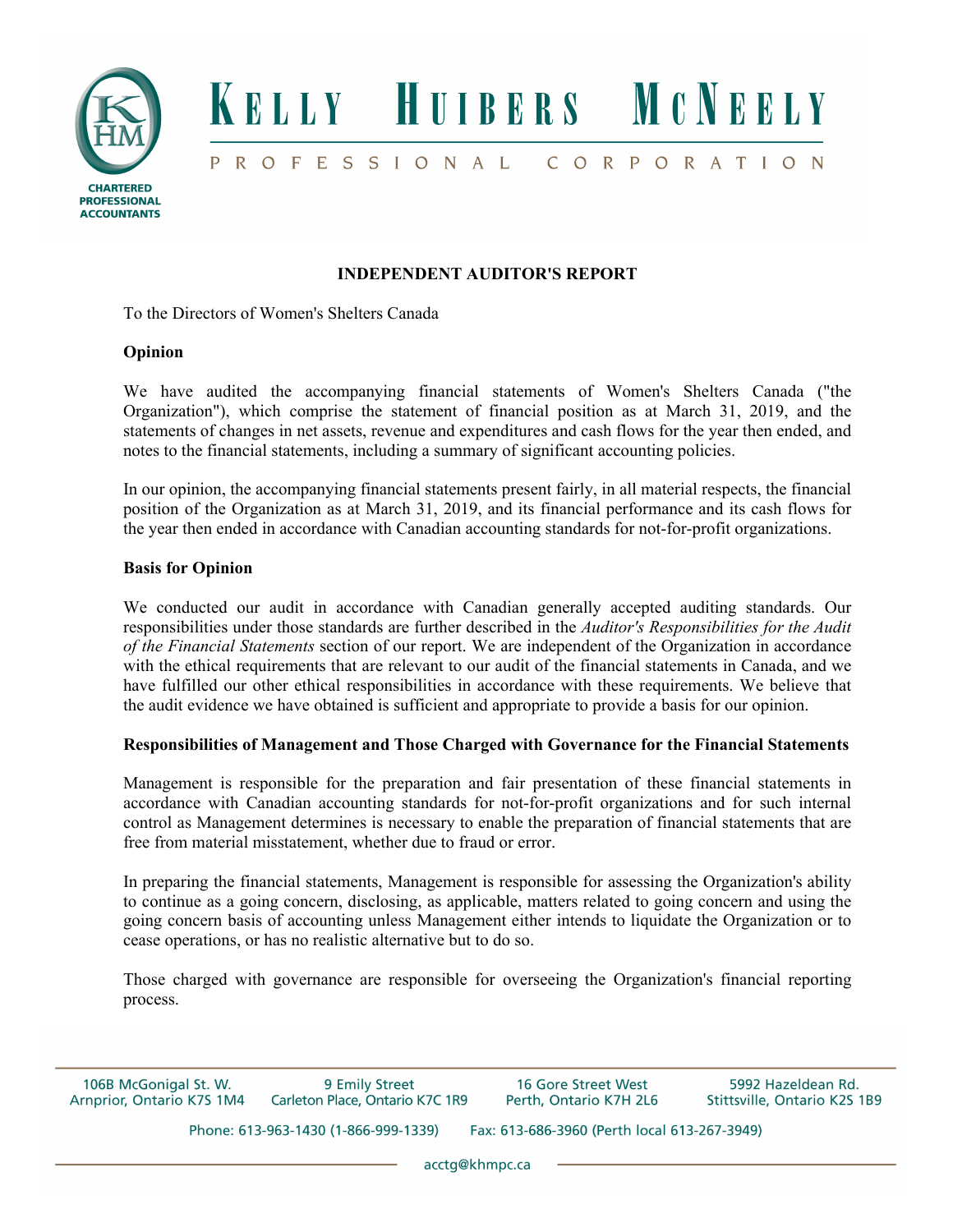#### **Auditor's Responsibilities for the Audit of the Financial Statements**

Our objectives are to obtain reasonable assurance about whether the financial statements as a whole are free from material misstatement, whether due to fraud or error, and to issue an auditor's report that includes our opinion. Reasonable assurance is a high level of assurance, but is not a guarantee that an audit conducted in accordance with Canadian generally accepted auditing standards will always detect a material misstatement when it exists. Misstatements can arise from fraud or error and are considered material if, individually or in the aggregate, they could reasonably be expected to influence the economic decisions of users taken on the basis of these financial statements.

As part of an audit in accordance with Canadian generally accepted auditing standards, we exercise professional judgment and maintain professional skepticism throughout the audit. We also:

• Identify and assess the risks of material misstatement of the financial statements, whether due to fraud or error, design and perform audit procedures responsive to those risks, and obtain audit evidence that is sufficient and appropriate to provide a basis for our opinion. The risk of not detecting a material misstatement resulting from fraud is higher than for one resulting from error, as fraud may involve collusion, forgery, intentional omissions, misrepresentations, or the override of internal control.

• Obtain an understanding of internal control relevant to the audit in order to design audit procedures that are appropriate in the circumstances, but not for the purpose of expressing an opinion on the effectiveness of the Organization's internal control.

• Evaluate the appropriateness of accounting policies used and the reasonableness of accounting estimates and related disclosures made by Management.

• Conclude on the appropriateness of Management's use of the going concern basis of accounting and, based on the audit evidence obtained, whether a material uncertainty exists related to events or conditions that may cast significant doubt on the Organization's ability to continue as a going concern. If we conclude that a material uncertainty exists, we are required to draw attention in our Auditor's Report to the related disclosures in the financial statements or, if such disclosures are inadequate, to modify our opinion. Our conclusions are based on the audit evidence obtained up to the date of our Auditor's Report. However, future events or conditions may cause the Organization to cease to continue as a going concern.

Evaluate the overall presentation, structure and content of the financial statements, including the disclosures, and whether the financial statements represent the underlying transactions and events in a manner that achieves fair presentation.

We communicate with those charged with governance regarding, among other matters, the planned scope and timing of the audit and significant audit findings, including any significant deficiencies in internal control that we identify during our audit.

Kelly Huibers McNeely<br>Professional Corporation

Stittsville, Ontario **Authorized** to practise public accounting by August 01, 2019 The Chartered Professional Accountants of Ontario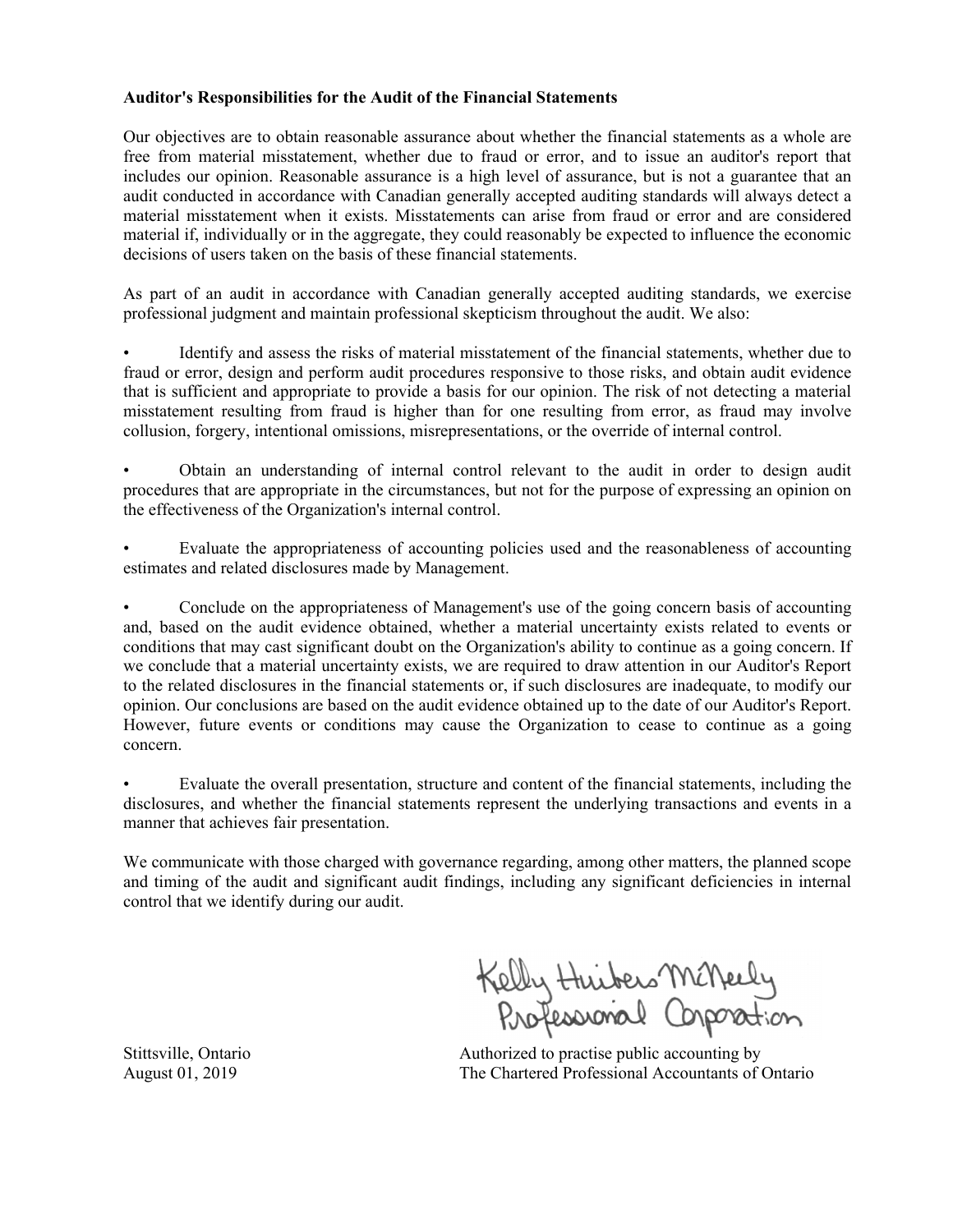# **STATEMENT OF FINANCIAL POSITION**

# **As at March 31, 2019**

|              | 2019        |                   | 2018         |
|--------------|-------------|-------------------|--------------|
|              |             |                   |              |
|              |             |                   |              |
|              |             |                   |              |
| $\mathbb{S}$ | 270,350     | $\mathbb{S}$      | 393,096      |
|              | 7,535       |                   | 7,501        |
|              | 415,000     |                   |              |
|              | 3,013       |                   | 2,371        |
|              | 3,510       |                   | 3,318        |
|              | 22,651      |                   | 47,535       |
| \$           | 722,059     | $\mathbf S$       | 453,821      |
|              |             |                   |              |
|              |             |                   |              |
|              |             |                   |              |
|              |             |                   | 28,090       |
|              | 280,330     |                   | 209,169      |
|              |             |                   |              |
|              |             |                   | 237,259      |
|              | 417,751     |                   | 216,562      |
| \$           | 722,059     | \$                | 453,821      |
|              | $\mathbf S$ | 23,978<br>304,308 | $\mathbb{S}$ |

Approved on Behalf of the Board:

Director Director

The accompanying notes are an integral part of these financial statements.

 $\mathcal{L}_\text{max}$  , and the contract of the contract of the contract of the contract of the contract of the contract of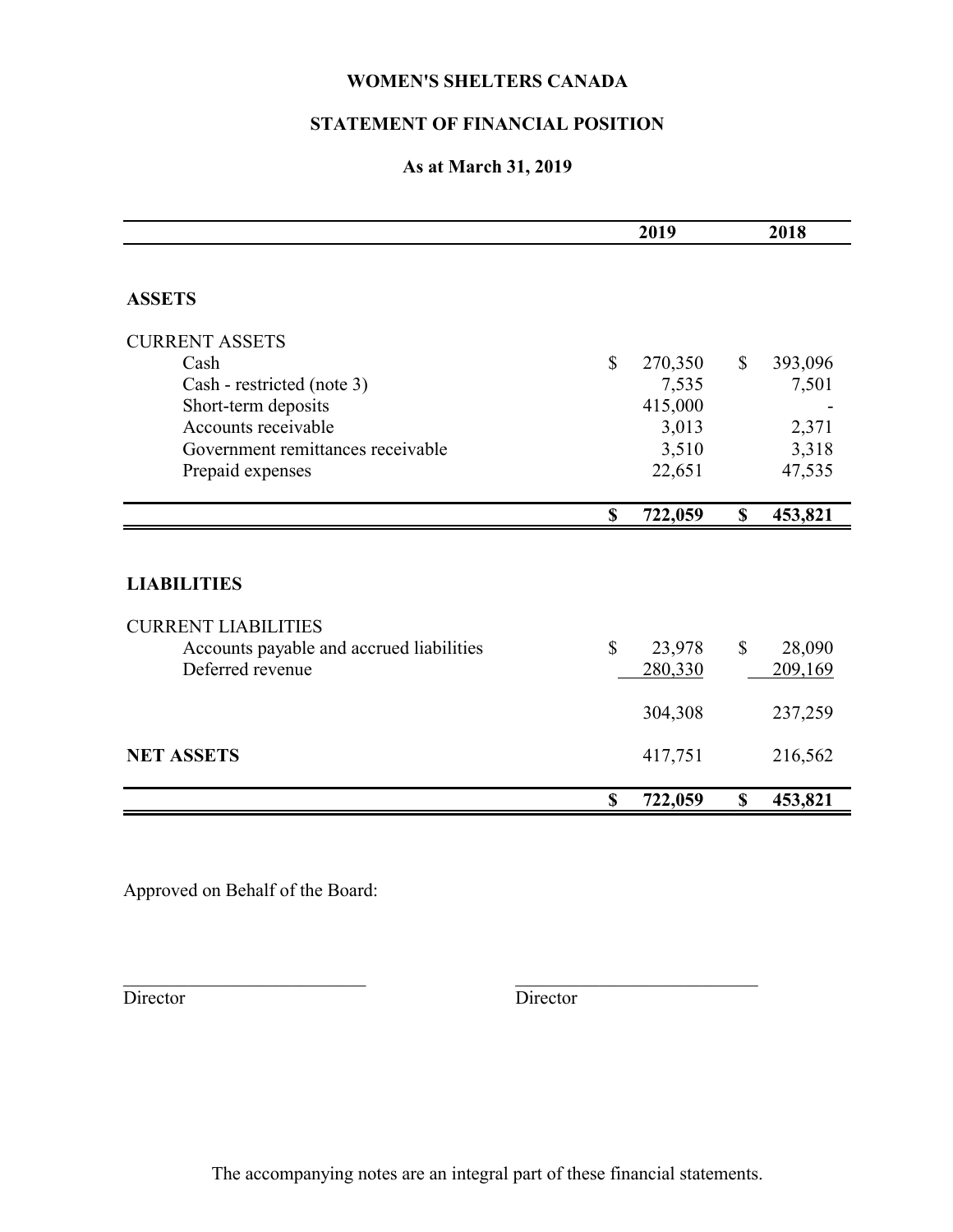# **STATEMENT OF CHANGES IN NET ASSETS**

# **For the year ended March 31, 2019**

|                        |    | <b>NET ASSETS</b><br>- BEGINNING<br><b>OF YEAR</b> |               | <b>NET</b><br><b>REVENUE</b> |                           | <b>TRANSFERS</b> |   | <b>NET ASSETS</b><br>- END OF<br><b>YEAR</b> |
|------------------------|----|----------------------------------------------------|---------------|------------------------------|---------------------------|------------------|---|----------------------------------------------|
| Unrestricted           | \$ | 216,562                                            | $\mathbb{S}$  | 201,189                      | $\boldsymbol{\mathsf{S}}$ | $(215,000)$ \$   |   | 202,751                                      |
| Stabilization          |    |                                                    |               |                              |                           | 150,000          |   | 150,000                                      |
| Conference             |    |                                                    |               |                              |                           | 40,000           |   | 40,000                                       |
| Equipment              |    |                                                    |               |                              |                           | 20,000           |   | 20,000                                       |
| Renovations and moving |    |                                                    |               |                              |                           | 5,000            |   | 5,000                                        |
|                        | S  | 216,562                                            | <sup>\$</sup> | 201,189                      | \$                        |                  | S | 417,751                                      |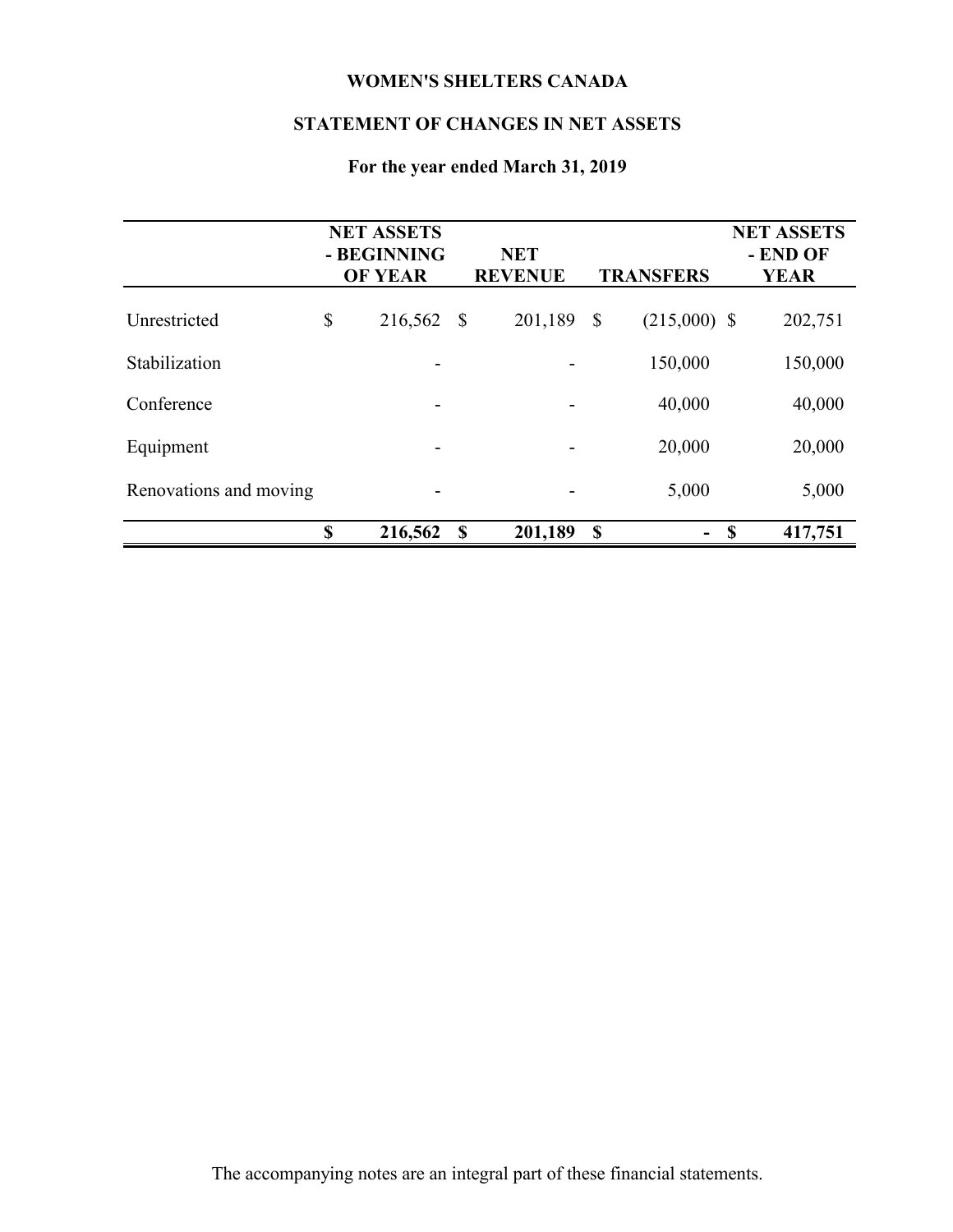# **STATEMENT OF REVENUE AND EXPENDITURES**

# **For the year ended March 31, 2019**

|                                 | 2019                    | 2018                    |
|---------------------------------|-------------------------|-------------------------|
| <b>REVENUE</b>                  |                         |                         |
|                                 |                         |                         |
| Grants                          | $\mathbb{S}$<br>361,594 | 319,411<br>$\mathbb{S}$ |
| Donations                       | 99,725                  | 85,033                  |
| Conference (schedule 1)         | 263,110                 |                         |
| Contributions                   | 68,749                  | 45,202                  |
| Memberships                     | 49,650                  | 44,935                  |
|                                 | 842,828                 | 494,581                 |
| <b>EXPENDITURES</b>             |                         |                         |
| Human resources                 | 279,581                 | 289,585                 |
| Honoraria and professional fees | 77,694                  | 44,091                  |
| Meetings                        | 45,376                  | 57,008                  |
| Public awareness                | 14,479                  |                         |
| Facilities                      | 14,063                  | 12,861                  |
| In-kind expenses                | 300                     | 3,500                   |
| Materials and supplies          | 2,584                   | 4,455                   |
| Insurance                       | 1,649                   | 1,649                   |
| Office and administration       | 8,663                   | 10,897                  |
| Conference (schedule 2)         | 197,250                 |                         |
|                                 |                         |                         |
|                                 | 641,639                 | 424,046                 |
| <b>NET REVENUE</b>              | \$<br>201,189           | \$<br>70,535            |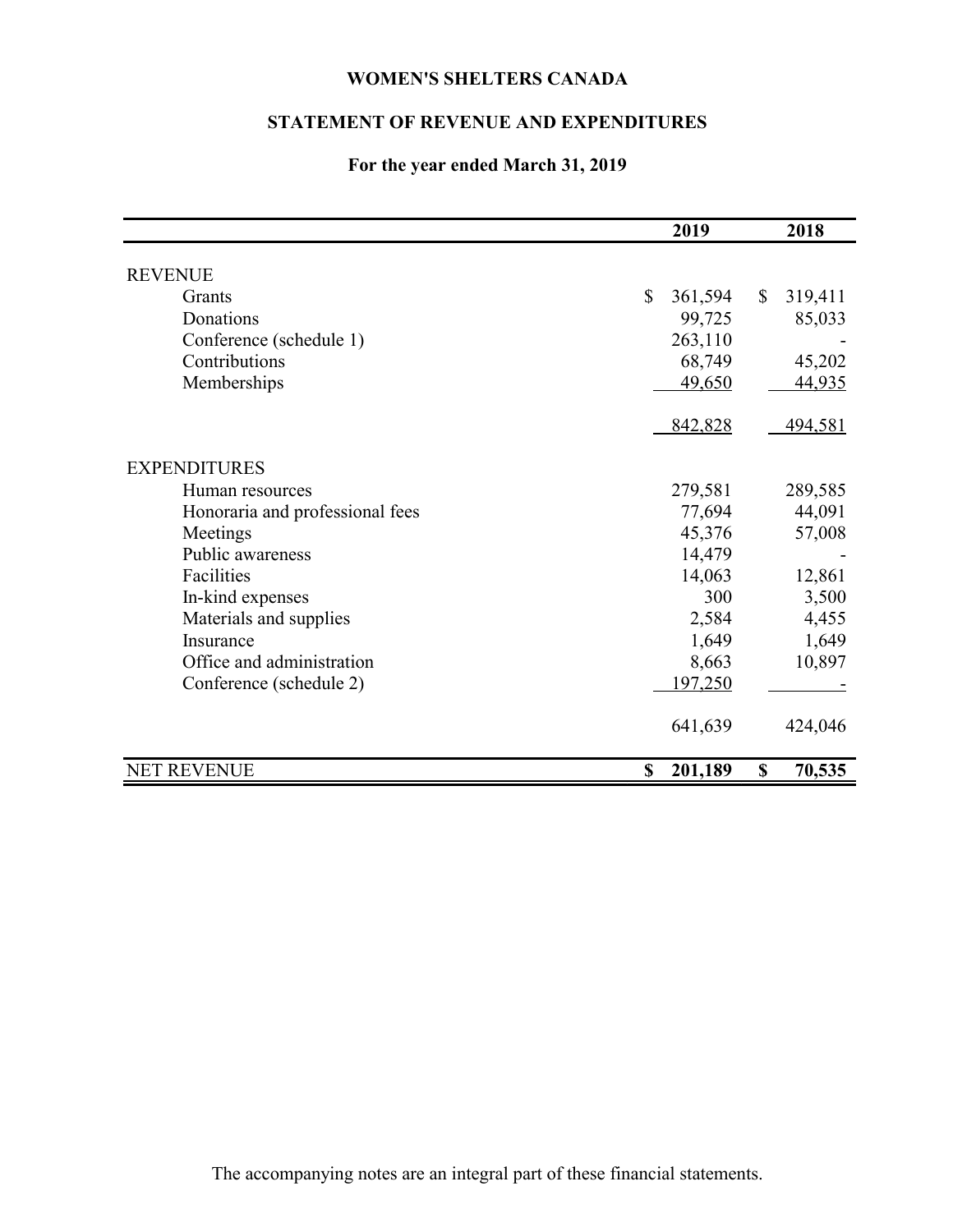# **STATEMENT OF CASH FLOWS**

# **For the year ended March 31, 2019**

|                                               |              | 2019          | 2018     |
|-----------------------------------------------|--------------|---------------|----------|
| CASH PROVIDED BY (USED IN)                    |              |               |          |
|                                               |              |               |          |
| <b>OPERATING ACTIVITIES</b>                   |              |               |          |
| Net revenue                                   | $\mathbb{S}$ | 201,189 \$    | 70,535   |
| Net change in non-cash working capital items: |              |               |          |
| Accounts receivable                           |              | (642)         | 20,787   |
| Government remittances receivable             |              | (192)         | 3,746    |
| Prepaid expenses                              |              | 24,884        | (35,259) |
| Accounts payable and accrued liabilities      |              | (4,112)       | 11,660   |
| Deferred revenue                              |              | 71,161        | 123,489  |
|                                               |              | 292,288       | 194,958  |
|                                               |              |               |          |
| <b>INVESTING ACTIVITIES</b>                   |              |               |          |
| Short-term deposits                           |              | (415,000)     |          |
| <b>NET CHANGE IN CASH</b>                     |              | (122, 712)    | 194,958  |
| <b>CASH - BEGINNING OF YEAR</b>               |              | 400,597       | 205,639  |
|                                               |              |               |          |
| <b>CASH - END OF YEAR</b>                     | \$           | 277,885 \$    | 400,597  |
|                                               |              |               |          |
|                                               |              |               |          |
| <b>CASH CONSISTS OF:</b>                      |              |               |          |
| Cash                                          | $\mathbb{S}$ | 270,350 \$    | 393,096  |
| Cash - restricted                             |              | 7,535         | 7,501    |
|                                               | \$           | 277,885<br>\$ | 400,597  |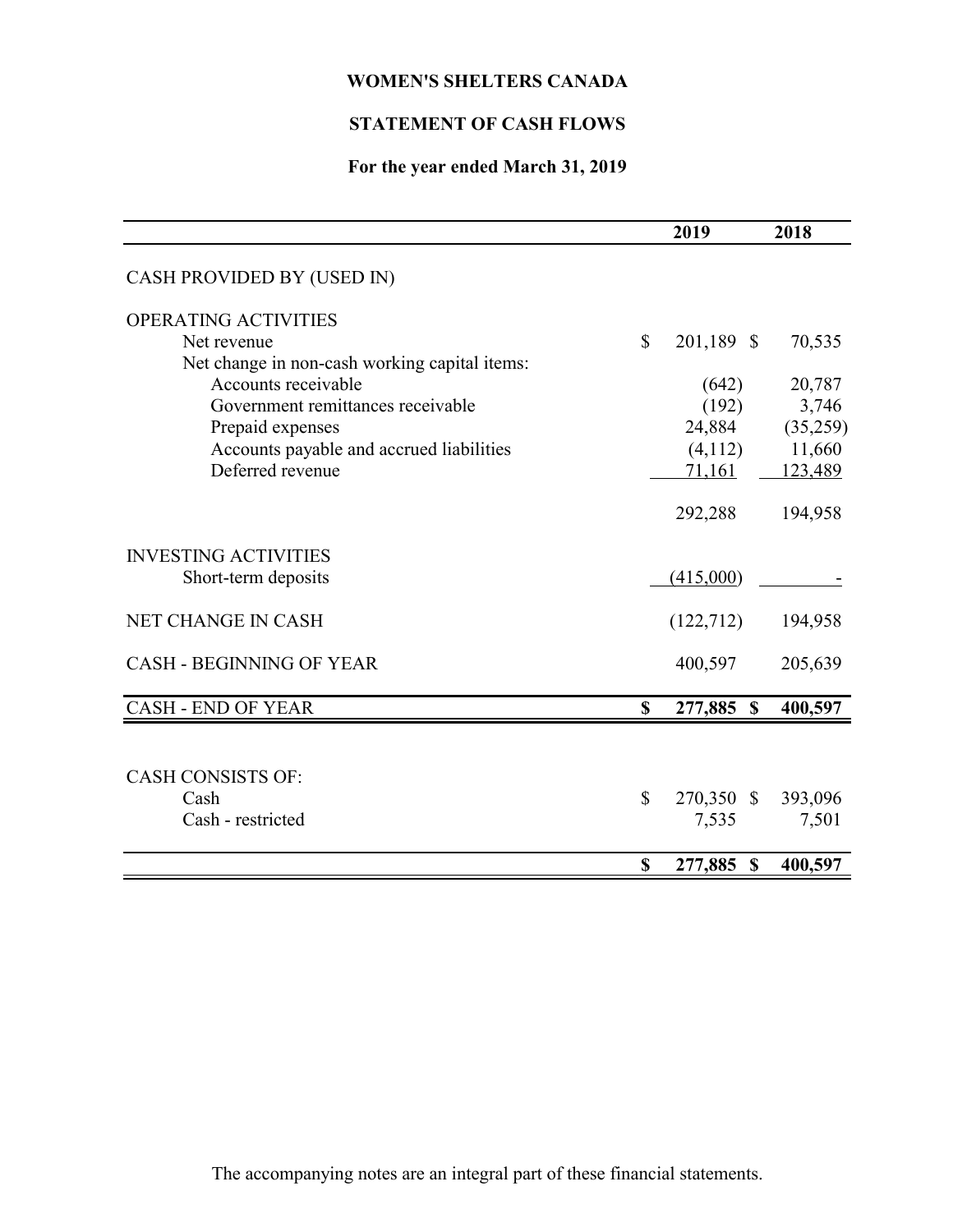### **NOTES TO THE FINANCIAL STATEMENTS**

## **March 31, 2019**

#### **1. THE ORGANIZATION**

Women's Shelters Canada (WSC) was incorporated under the Canada Not-for-profit Corporations Act on November 9, 2012 and is a charitable organization.

WSC represents a unified voice that works to make ending violence against women a priority. Its two main axes of activity are centered on 1) public engagement leading to long-term transformational change and 2) knowledge exchange amongst shelters leading to the development of improved practices to ultimately improve the lives of women survivors of violence and their children.

The Member beliefs are as follows:

- We believe that governments and societies are responsible for ensuring women's human rights.
- We believe that violence violates women's human rights and equality.
- We believe that the women's shelter movement plays a critical leadership role in the provincial/territorial, national and global effort to end violence against women.

## **2. SUMMARY OF SIGNIFICANT ACCOUNTING POLICIES**

#### Basis of Presentation

These financial statements have been prepared in accordance with Canadian accounting standards for not-for-profit organizations. The principal accounting policies of the Organization are summarized as follows:

#### Revenue Recognition

Women's Shelters Canada follows the deferral method of accounting for contributions. Restricted contributions and grants are recognized as revenue in the year in which the related expenditures are incurred. Unrestricted contributions and grants, donations and memberships are recognized as revenue when received or receivable if the amount to be received can be reasonably estimated and collection is reasonably assured.

#### Short-term deposits

Women's Shelters Canada has fixed income investments that are valued at cost including accrued interest.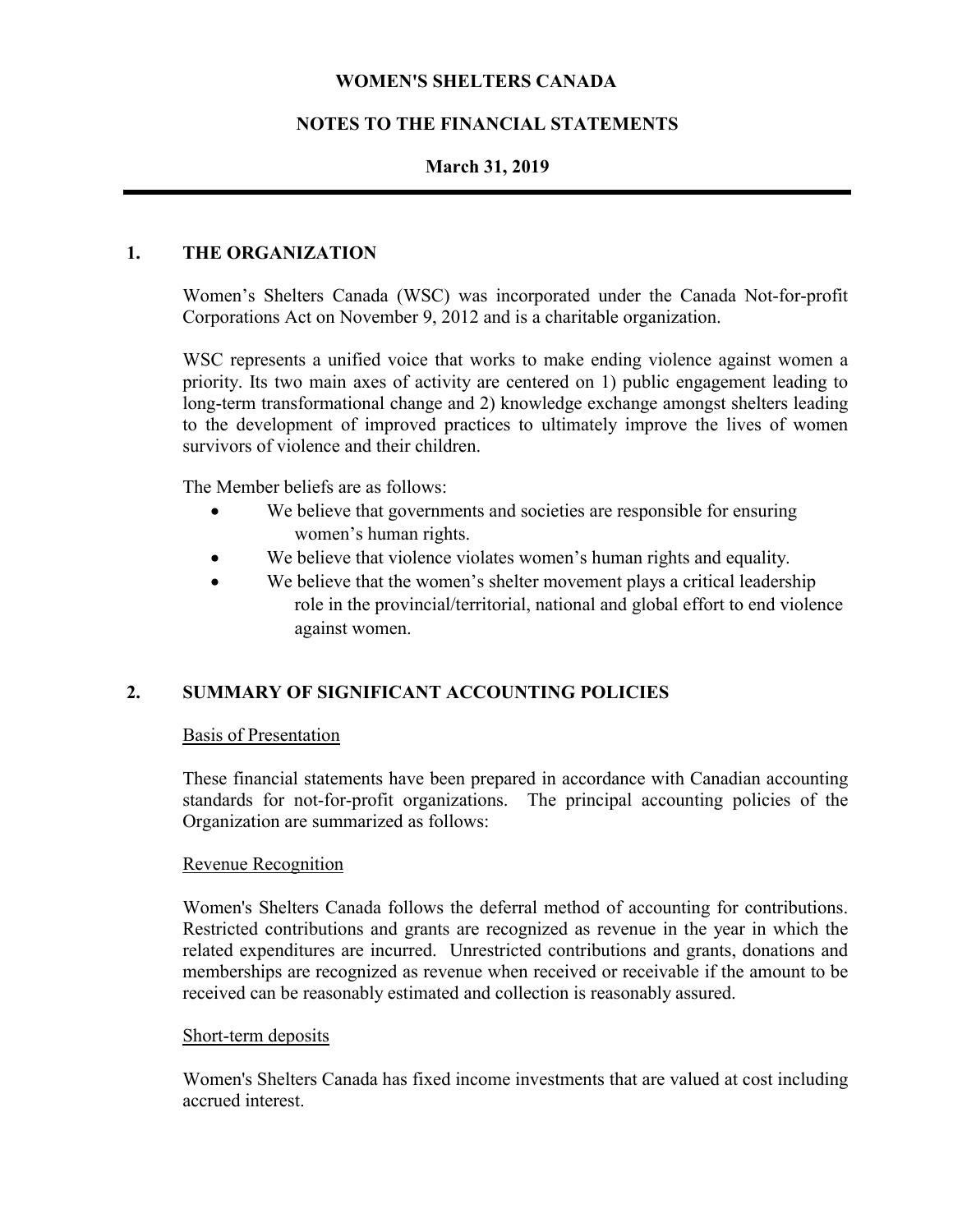### **NOTES TO THE FINANCIAL STATEMENTS**

### **March 31, 2019**

### **2. SUMMARY OF SIGNIFICANT ACCOUNTING POLICIES (continued)**

#### Restricted Reserves

The Board of Directors has established the following reserves to ensure the long term sustainability of the organization.

Stabilization Reserve: The fund was established to provide for continued operations in the event that program funds or other revenues are not available to support continuity of basic organizational operations. The fund will be capped at six months of operating expenses once fully funded.

Conference Reserve: The fund was established to provide start-up money for conference activities during the three year planning cycle.

Equipment Reserve: The fund was established to fund future capital equipment expenditures as required.

Moving/Renovation Reserve: The fund was established to provide funds in the event the current office space requires adjustments to meet future needs of the organization.

#### Contributed Services

The Organization receives the services of many volunteers the cost of which cannot be reasonably estimated. Therefore, no representation of this expenditure has been included in these financial statements.

#### Accounting Estimates

The preparation of financial statements in conformity with Canadian generally accepted accounting principles requires Management to make estimates and assumptions that affect the reported amounts of assets and liabilities and disclosure of contingent assets and liabilities at the dates of the financial statements and the reported amounts of revenue and expenditures during the reporting period. Actual results could differ from these estimates.

#### **3. RESTRICTED CASH**

The Organization is required to hold these funds on deposit with the bank to secure its credit card to a maximum credit limit of \$7,500.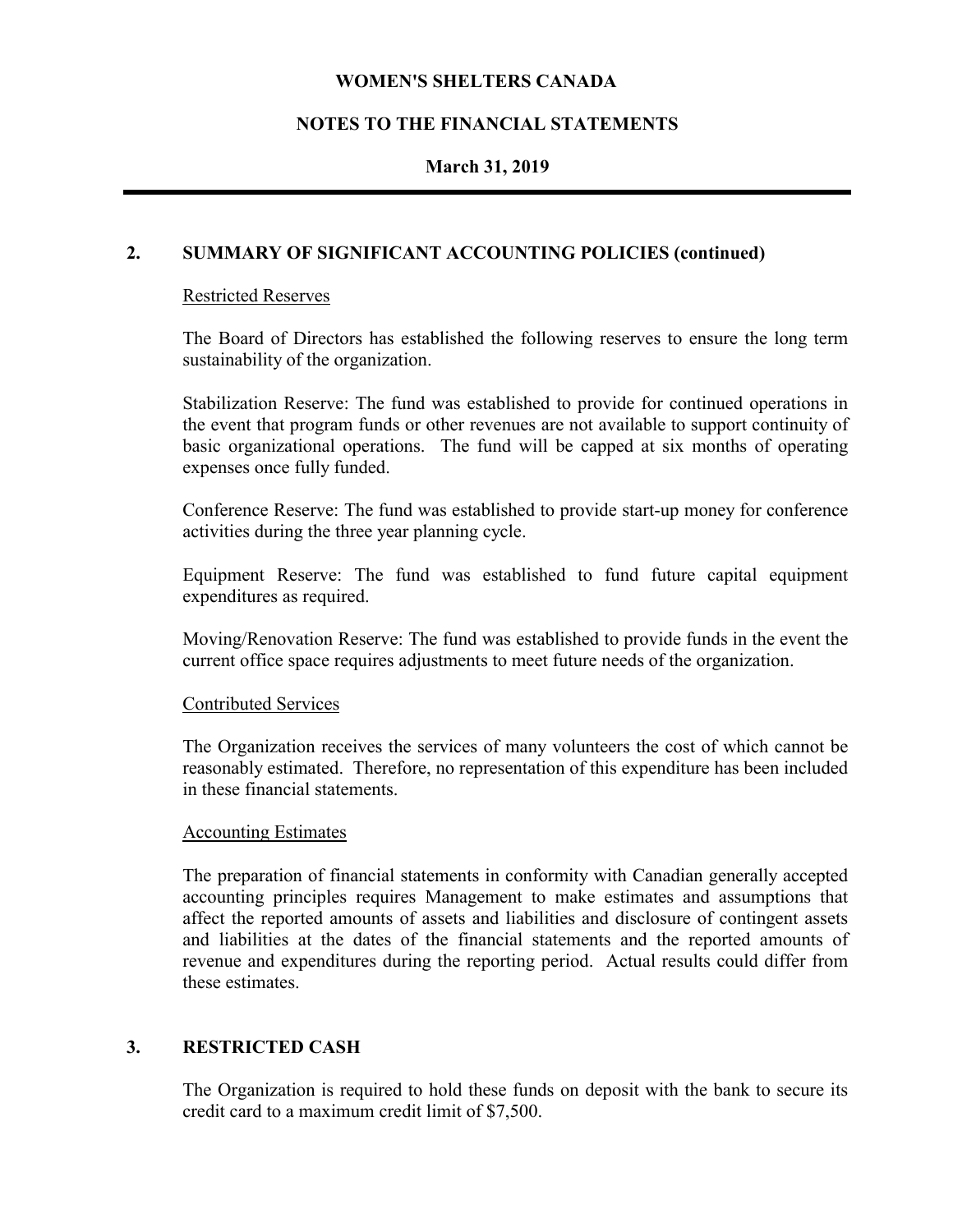### **NOTES TO THE FINANCIAL STATEMENTS**

### **March 31, 2019**

### **4. CONTINGENCIES AND COMMITMENTS**

The Organization has entered into the following agreements:

- net facility rental for 24 months ending February 2020. The annual charge is \$15,300 including HST; and,
- with a consultant to perform fundraising in alignment with the Organization's fundraising strategy at a maximum cost of \$8,000 plus HST.

#### Contingent Liabilities

Certain program revenues of the Organization are subject to conditions regarding the expenditures of the funds. The Organization's accounting records are subject to audit by funding agencies to identify instances, if any, in which the amounts charged to projects have not complied with the agreed terms and conditions, and which, therefore, would be refundable to the funding agency. Any potential adjustments to the financial statements as a result of these audits will be recorded in the future period in which they become known.

### **5. FINANCIAL INSTRUMENTS**

The Organization's financial instruments consist of cash, shot-tern deposits, accounts receivable and accounts payable and accrued liabilities. It is Management's opinion that the fair value of these instruments is not materially different than their cost and that the Organization is not exposed to significant interest rate, currency or credit risk.

Short-term deposits consist of term deposits with effective interest rates of 1.35% to 2.5%, maturing in June 2019 and May 2020, respectively.